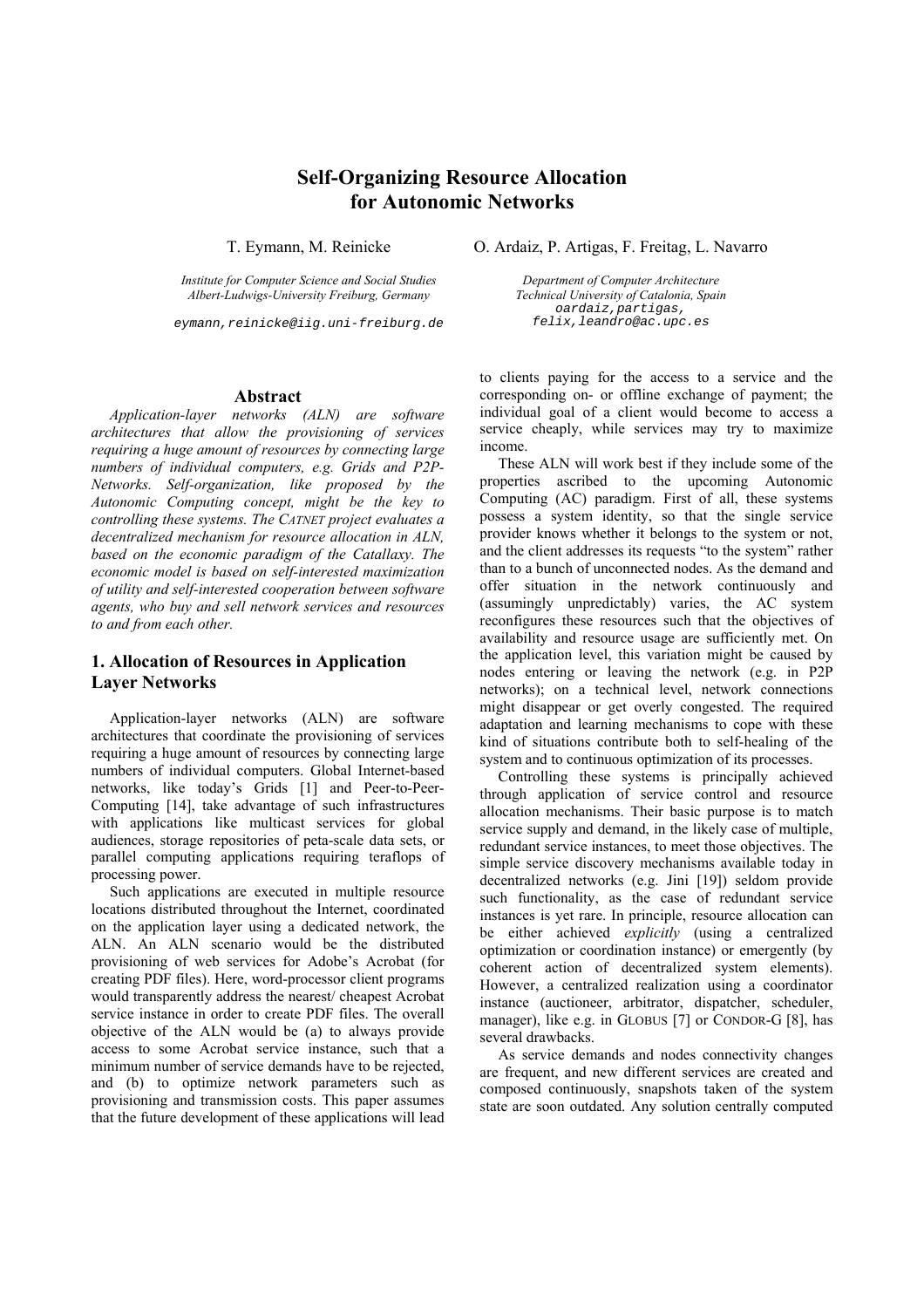on the basis of this information tries to optimize a past state of the network, which may be inconsistent to the current one. Dynamic ALN need a continuous, real-time coordination mechanism, which reflects the changes in the environment.

A second related property is that the coordinator needs to have global knowledge on the state of the network. This is mostly achieved by calculating the time steps such that actual status information from all nodes arrives safely at the coordination instance. However, if the diameter of the network grows, this approach leads to long latency times for the nodes.

Third, a centralized coordinator is part of the problem that decentralized ALN are trying to solve: As bids and offers have to route through the network to the single instance which collects global knowledge and computes the resource allocation, the distribution and deployment of services throughout the network is counteracted. This is currently not a problem as the control information is small compared to the allocation data itself, but may increase when the principle is applied to more and more application areas.

These drawbacks lead to the search for a truly decentralized coordination concept which is able to allocate services and resources in real-time without a dedicated coordinator instance. This concept should on one hand be able to cope with technical shortcomings like varying amounts of memory and disk space, internet connection speed and sporadic appearance and disappearance of the services. On the other hand, it is desirable that the network as a whole shows optimized behavior with regard to low overhead communication, short computation times, and economical resource allocation.

The Autonomic Computing paradigm is based on a biological notion of self-organization [11]. However, recent research in Grid computing has recognized the value of price generation and negotiation, and in general investigates economic models for trading resources and services and the regulation of supply and demand of resources in an increasingly large-scale and complex Grid environment [3].

In the remainder of this article, we first introduce a decentralized economic concept for coordination, the Catallaxy, and describe the CATNET project. The following section shows experiments conducted in the CATNET environment compares money and message flows in the application-layer network economic model, both with a centralized (baseline) and a decentralized implementation. Next we describe how the experiments are conducted in both cases. The article closes with some preliminary experimental results and an outlook to further research.

# **2. The Catallaxy Paradigm and the CATNET Project**

The Catallaxy coordination approach [6] is an economic coordination mechanism for information systems consisting of autonomous network elements, based on constant negotiation and price signaling.

In Adam Smith's description of the "invisible hand" [16], market participants compete for limited resources and coordinate themselves through pursuance of their own interest. Hayek's **Catallaxy** [9] is a later and similarly decentralized concept of the neo-austrian school of economics, opposed to the centralized Walrasian auctioneer and Keynesian computable general equilibrium approaches. The term Catallaxy derives from the Greek word *katallatein*, which means "barter" and at the same time "to join a community". The central characteristics of Catallaxy are (1) agents working in their own interest to gain income, (2) who subjectively weigh and choose preferred alternatives, and (3) who communicate using commonly accessible markets. The subjective decision making is caused by "constitutional ignorance", which takes into account that it is (inevitably) impossible to know each and every environment detail that determines the agent's action.

However, a formal description of this self-organizing market mechanism does not so far exist. The research field of agent-based computational economics [18] tries both to provide formal descriptions and to build computer simulations. Starting from these simulations, the Catallaxy approach aims to build large multiagent information systems. Their software agents are able to adapt their heuristic strategies using machine learning mechanisms [17], and this constant revision of strategies leads to a co-evolution of software agent strategies, a stabilization of prices throughout the system and selfregulating coordination patterns [5]. The resulting patterns are comparable to those witnessed in human market negotiation experiments [13].

Earlier work in the context of computer science has used economic principles for resource allocation in operating systems, packet routing in computer networks, and load balancing in distributed computer systems [4; 10]. Most of these approaches rely on using a centralized auctioneer and the explicit calculation of an equilibrium price as a valid implementation of the mechanism. A successful implementation of the Catallaxy paradigm for a distributed resource allocation mechanism promises the advantage of a more flexible structure and inherent parallel processing compared to a centralized, auctioneerbased approach. This comparison can be done using both economical and technical criteria.

For the economic evaluation of the overall success of the control mechanism we use the "maximum social welfare utility" (SWF) criterion, which is the sum of all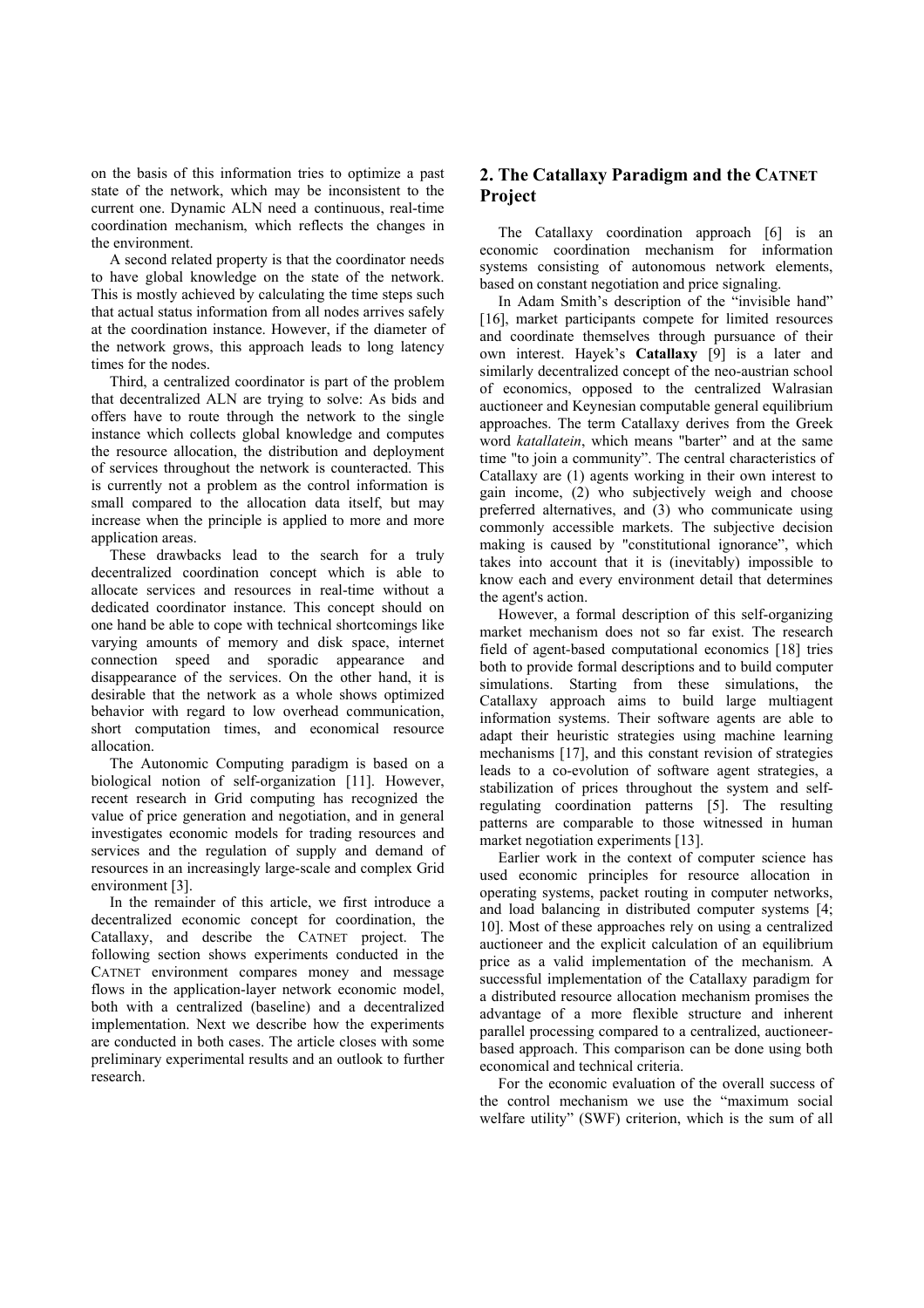individual utility function values of the participating nodes [15]. Every Client, Service Copy or Resource gains individual utility from buying lower or selling higher than the perceived market price. It can be enhanced by doing more transactions in the same time, but communication costs subtract from it. In total, SWF balances revenues and cost throughout the network. Increasing performance and decreasing communication in the whole network thus directly computes to relatively maximize social welfare utility. Other evaluation parameters are communication cost, allocation efficiency, network traffic and service access latency.

The goal of the CATNET project is thus to evaluate the Catallaxy paradigm for decentralized operation of application layer networks in comparison to a baseline centralized system. To achieve this, we have developed the CATNET ALN simulator, which allows to experimentally comparing two main resource allocation strategies: A centralized approach in which allocation decisions are taken centrally and a decentralized approach, where local agents negotiate resources using economic models.

The CATNET ALN simulator is implemented on top of the JAVASIM [2; 12] network simulator. It can be configured to simulate a specific ALN, such as a content distribution network or peer-to-peer network. Different agent types can be instantiated, namely clients, resource agents, and service agents. Network resources to be allocated encompass service access, bandwidth and storage. The simulation builds on a TCP/IP network model supported by JAVASIM. It describes the generic structure of a node (either an end host or a router) and the generic network components, which can both be used as base classes to implement protocols across various layers.

#### **4 Experimental evaluation**

With experiments we wish to measure if an ALN coordinated by the Catallaxy paradigm is able to successfully provide service to requesting clients. A second goal is to compare qualitatively the obtained results with the centrally coordinated baseline system.

#### **4.1 Experimental setup**

In our experiments we explore as design space of the system the node density and node dynamics of the network (Figure 1). First, we simulate the P2P network with different densities of the service and resource providing agents in a high dynamics environment (Figure 1 experiments 1A-C). Then, we simulate the high node density network in environments with different values of the dynamics (Figure 1 experiments 2A-C).



#### **Figure 1. Design space of the experiments.**

In the simulations the input is a trace of client demands with requests for service. The service request specifies the amount of service, a price, and its duration. In all experiments the same demand trace is used.

The physical network topology used in the experiments is organized in three levels of pentagons with leaves on the outer level. Although other specific or random topologies of the nodes could be used as well, we applied this topology since it facilitates controlled experiments.

 On the top of the physical network an application layer network is build. Network nodes are instantiated having one of the previously described types of personalities, which can be a client, service copy or resource agent. Depending on the particular experiment, a node may contain several agents or no agent at all. In the second case, the node acts as a router.

The relation of the experimental configuration to real world ALN systems can be shown using P2P networks: A high value for the dynamics is interpreted to reflect the high level of connection and disconnection in P2P networks. A high level of node density represents the large number of machines with limited capability as found in P2P networks. In the simulations with high node density, we reduce the capacity of the resource agents, in order to represent small machines at the edge of the network. In the low node density scenario, on the other hand, the capacity of the service copy is increased such that the total amount of service available by the network is equal over all experiments.

Table 1 details the configuration of the experiments. The main parameters we are interested to measure are the number of client requests the network is able to provide a service for in the different scenarios. The scenario we are particularly interested in is the one with high node dynamics and high node density, as this configuration can be related to the conditions found in P2P networks.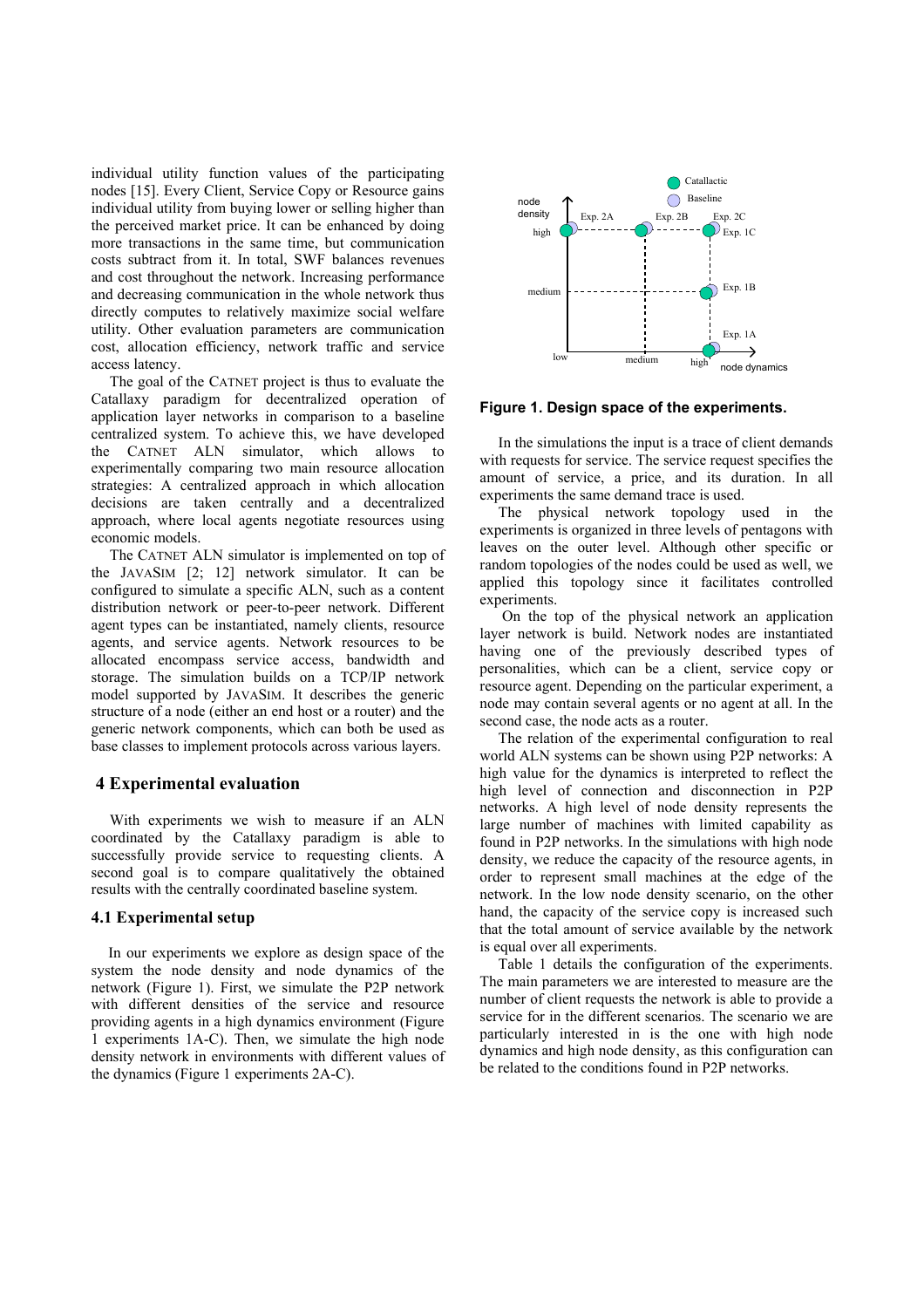| Input trace | - 500 service request generated randomly by 75     |
|-------------|----------------------------------------------------|
|             | clients over a time interval of 100 s.             |
|             | - each request is for 2 service units.             |
|             | - each service has a duration of 5 s.              |
| Topology    | - 106 physical nodes                               |
| Node        | - 75 clients on the leaves of the physical network |
| density     | - different density of resource and service copy   |
|             | agents.                                            |
|             | Each Resource has one service copy associated.     |
|             | Exp 1A: low node density: 5 resources with         |
|             | capacity 60.                                       |
|             | Exp 1B: medium node density: 25 resources with     |
|             | capacity 12.                                       |
|             | Exp 1C: high node density: 75 resources with       |
|             | capacity 4.                                        |
| Node        | Dynamic behavior: On average 70% of the            |
| dynamics    | service copies are connected.                      |
|             | Exp 2A: Service copies do not change its state     |
|             | (static network)                                   |
|             | Exp 2B: Each 200 ms every service copy can         |
|             | change its state (connected/disconnected) with a   |
|             | probability of 0.2.                                |
|             | Exp 2C: Each 200 ms every service copy can         |
|             | change its state (connected/disconnected) with a   |
|             | probability of 0.4.                                |



**Figure 2. Service provision in % in a highly dynamic network environment with different node density.** 

#### **4.2 Experimental results**

In Figure 2 the service provision rate of a network with *different node density* in a highly dynamic environment is shown (experiments  $1A - C$ ). It can be observed that the network using catallactic coordination achieves a higher

service provision rates than the baseline system with a smooth decrease for increasing node density. In Figure 3 the service provision rate of a network with high node density in *different dynamic environment* is shown (experiments  $2A - C$ ). It can be observed that the service provision rate of the catallactic system is rather independent to the dynamics. The baseline system, on the other hand, decreases with increasing dynamics.

Considering the achieved service provision rate, our experimental results indicate that service provision in networks with many small nodes in a highly dynamics environment could be coordinated successfully by the catallaxy paradigm.

Exploring additional parameters of the system has the potential to provide more insight in the behavior of such a complex system. Currently, we examine the influence of other parameters on the performance tendencies discovered so far. One of the drawbacks we found of the catallactic approach is the time needed to establish a service provision, which is high due to the negotiation protocol carried out by agents. Other parameters we study are e.g. how scale affects the performance of the system.



**Figure 3. Service provision in % in a high node density environment with different dynamics.** 

### **5. Conclusion and Outlook**

CATNET is a network simulator for ALN which can evaluate different resource allocation models. With regard to the Autonomic Computing concept, the evaluation of a self-organizing model against a centralized model is of particular interest. We have proposed the Catallactic coordination as a decentralized economic approach for resource allocation in AL networks. In this approach, the decisions of the agents are based on economic principles, being aware that resources like bandwidth, processing power and storage are limited.

Our simulations show that the service provision in the catallactic coordination is rather independent of the